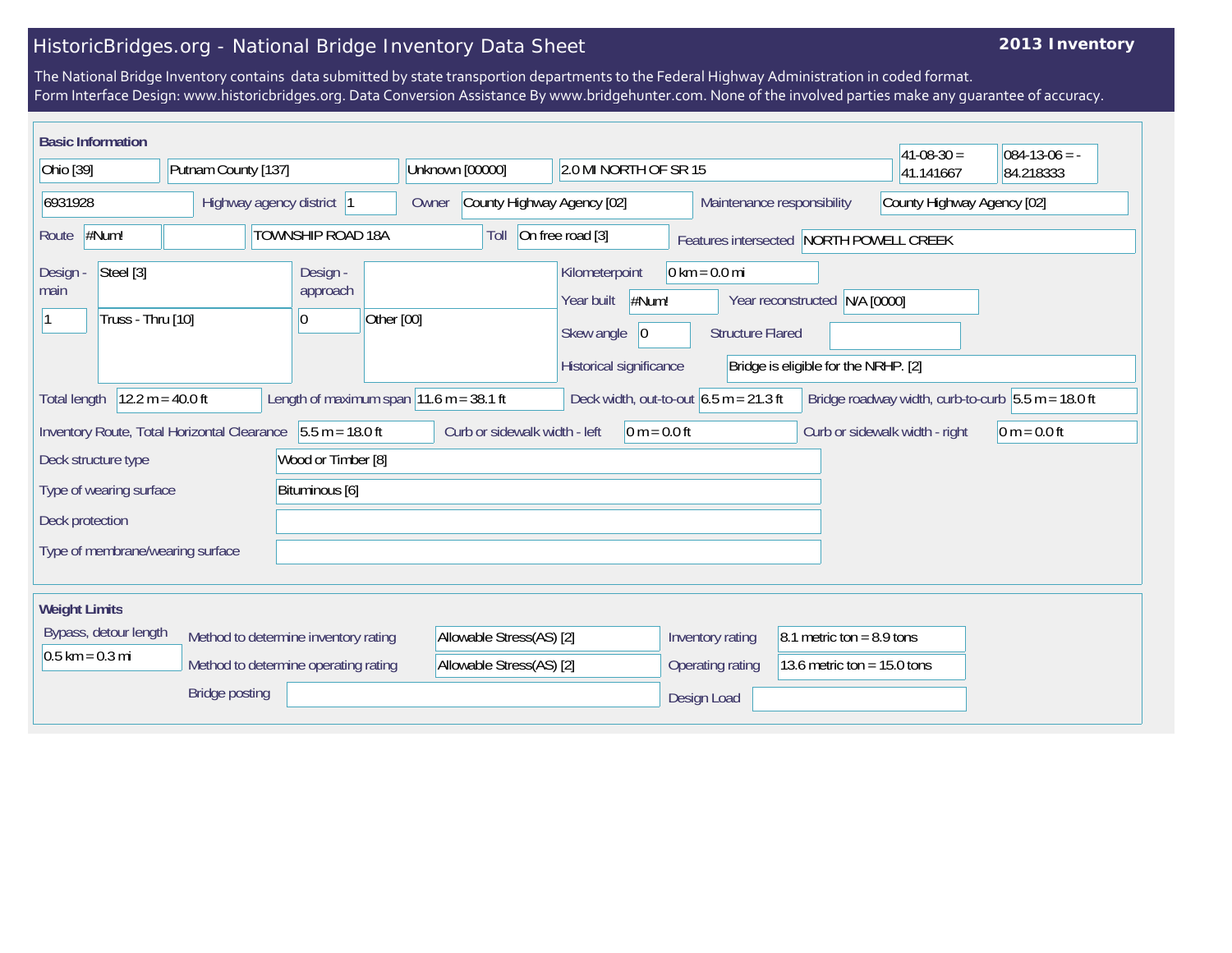| <b>Functional Details</b>                                                                                                             |                                                                                          |  |  |  |  |  |  |  |
|---------------------------------------------------------------------------------------------------------------------------------------|------------------------------------------------------------------------------------------|--|--|--|--|--|--|--|
| Average daily truck traffi   0<br>Average Daily Traffic<br>60                                                                         | 2034<br>Year   1991<br>83<br>Future average daily traffic<br>%<br>Year                   |  |  |  |  |  |  |  |
| Road classification<br>Local (Rural) [09]                                                                                             | Approach roadway width<br>$4 m = 13.1 ft$<br>Lanes on structure  1                       |  |  |  |  |  |  |  |
| Direction of traffic One lane bridge for 2 - way traffic [3]<br>Type of service on bridge Highway [1]<br>Bridge median                |                                                                                          |  |  |  |  |  |  |  |
| No parallel structure exists. [N]<br>Parallel structure designation                                                                   |                                                                                          |  |  |  |  |  |  |  |
| Waterway [5]<br>Type of service under bridge                                                                                          | 0 <br>Navigation control<br>Lanes under structure                                        |  |  |  |  |  |  |  |
| Navigation vertical clearanc<br>$0 = N/A$                                                                                             | Navigation horizontal clearance $ 0 = N/A$                                               |  |  |  |  |  |  |  |
| Minimum navigation vertical clearance, vertical lift bridge                                                                           | Minimum vertical clearance over bridge roadway<br>99.99 m = $328.1$ ft                   |  |  |  |  |  |  |  |
| Minimum lateral underclearance reference feature Feature not a highway or railroad [N]                                                |                                                                                          |  |  |  |  |  |  |  |
| Minimum lateral underclearance on right $ 0 = N/A$                                                                                    | Minimum lateral underclearance on left $0 = N/A$                                         |  |  |  |  |  |  |  |
| Minimum vertical underclearance reference feature Feature not a highway or railroad [N]<br>Minimum Vertical Underclearance $ 0 = N/A$ |                                                                                          |  |  |  |  |  |  |  |
| Appraisal ratings - underclearances N/A [N]                                                                                           |                                                                                          |  |  |  |  |  |  |  |
|                                                                                                                                       |                                                                                          |  |  |  |  |  |  |  |
| <b>Repair and Replacement Plans</b>                                                                                                   |                                                                                          |  |  |  |  |  |  |  |
| Type of work to be performed                                                                                                          | Work to be done by contract [1]<br>Work done by                                          |  |  |  |  |  |  |  |
| Replacement of bridge or other structure because<br>of substandard load carrying capacity or substantial                              | Bridge improvement cost<br>\$53,000<br>\$5,000<br>Roadway improvement cost               |  |  |  |  |  |  |  |
| bridge roadway geometry. [31]                                                                                                         | $42.7 m = 140.1 ft$<br>Length of structure improvement<br>Total project cost<br>\$66,000 |  |  |  |  |  |  |  |
|                                                                                                                                       | Year of improvement cost estimate<br>2005                                                |  |  |  |  |  |  |  |
|                                                                                                                                       | Border bridge - state<br>Border bridge - percent responsibility of other state           |  |  |  |  |  |  |  |
|                                                                                                                                       | Border bridge - structure number                                                         |  |  |  |  |  |  |  |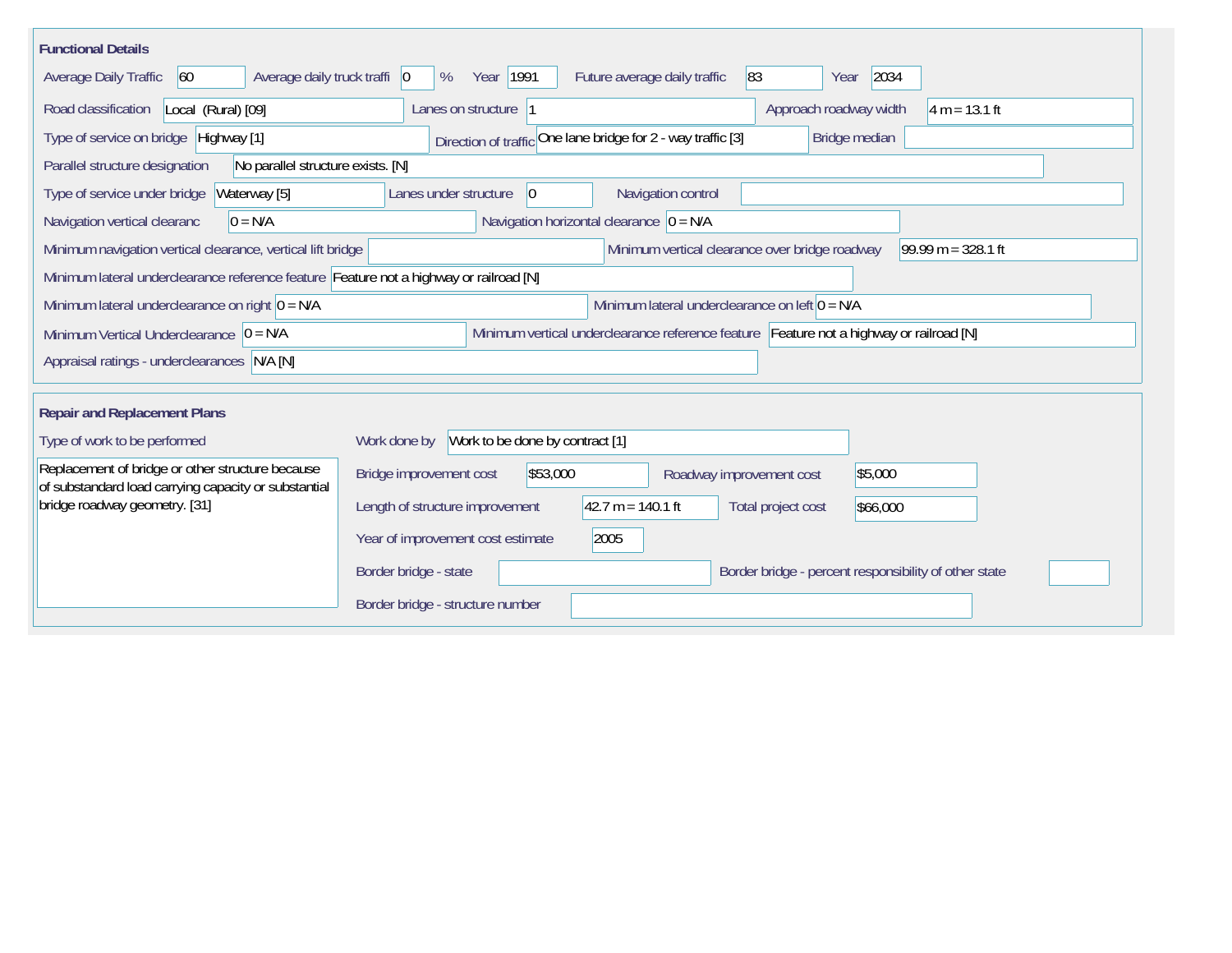| <b>Inspection and Sufficiency</b>                                                                           |                                                                                    |                                                                                                                                      |  |                    |                                                                                                                    |  |  |  |  |  |
|-------------------------------------------------------------------------------------------------------------|------------------------------------------------------------------------------------|--------------------------------------------------------------------------------------------------------------------------------------|--|--------------------|--------------------------------------------------------------------------------------------------------------------|--|--|--|--|--|
| Structure status<br>Posted for load [P]                                                                     | Appraisal ratings -<br>structural                                                  | Basically intolerable requiring high priority of replacement [2]<br>Basically intolerable requiring high priority of replacement [2] |  |                    |                                                                                                                    |  |  |  |  |  |
| Condition ratings - superstructure Fair [5]                                                                 | Appraisal ratings -<br>roadway alignment                                           |                                                                                                                                      |  |                    |                                                                                                                    |  |  |  |  |  |
| Condition ratings - substructure                                                                            | Appraisal ratings -                                                                | Meets minimum tolerable limits to be left in place as is [4]                                                                         |  |                    |                                                                                                                    |  |  |  |  |  |
| Condition ratings - deck                                                                                    | Good [7]                                                                           |                                                                                                                                      |  |                    |                                                                                                                    |  |  |  |  |  |
| Scour                                                                                                       |                                                                                    | Bridge foundations determined to be stable for the assessed or calculated scour condition. [8]                                       |  |                    |                                                                                                                    |  |  |  |  |  |
| Channel and channel protection                                                                              | minor stream bed movement evident. Debris is restricting the channel slightly. [6] |                                                                                                                                      |  |                    | Bank is beginning to slump. River control devices and embankment protection have widespread minor damage. There is |  |  |  |  |  |
| Appraisal ratings - water adequacy                                                                          | Equal to present minimum criteria [6]                                              |                                                                                                                                      |  | Status evaluation  | Structurally deficient [1]                                                                                         |  |  |  |  |  |
| Pier or abutment protection                                                                                 |                                                                                    |                                                                                                                                      |  | Sufficiency rating | 41                                                                                                                 |  |  |  |  |  |
| Not applicable. Used if structure is not a culvert. [N]<br>Culverts                                         |                                                                                    |                                                                                                                                      |  |                    |                                                                                                                    |  |  |  |  |  |
| Traffic safety features - railings                                                                          |                                                                                    |                                                                                                                                      |  |                    |                                                                                                                    |  |  |  |  |  |
| Traffic safety features - transitions                                                                       |                                                                                    |                                                                                                                                      |  |                    |                                                                                                                    |  |  |  |  |  |
| Traffic safety features - approach guardrail                                                                |                                                                                    |                                                                                                                                      |  |                    |                                                                                                                    |  |  |  |  |  |
| Traffic safety features - approach guardrail ends                                                           |                                                                                    |                                                                                                                                      |  |                    |                                                                                                                    |  |  |  |  |  |
| $ 12\rangle$<br>November 2012 [1112]<br><b>Months</b><br>Inspection date<br>Designated inspection frequency |                                                                                    |                                                                                                                                      |  |                    |                                                                                                                    |  |  |  |  |  |
| Underwater inspection                                                                                       | Not needed [N]                                                                     | Underwater inspection date                                                                                                           |  |                    |                                                                                                                    |  |  |  |  |  |
| Fracture critical inspection                                                                                |                                                                                    | Fracture critical inspection date<br>November 2012 [1112]                                                                            |  |                    |                                                                                                                    |  |  |  |  |  |
| Other special inspection                                                                                    | Not needed [N]                                                                     | Other special inspection date                                                                                                        |  |                    |                                                                                                                    |  |  |  |  |  |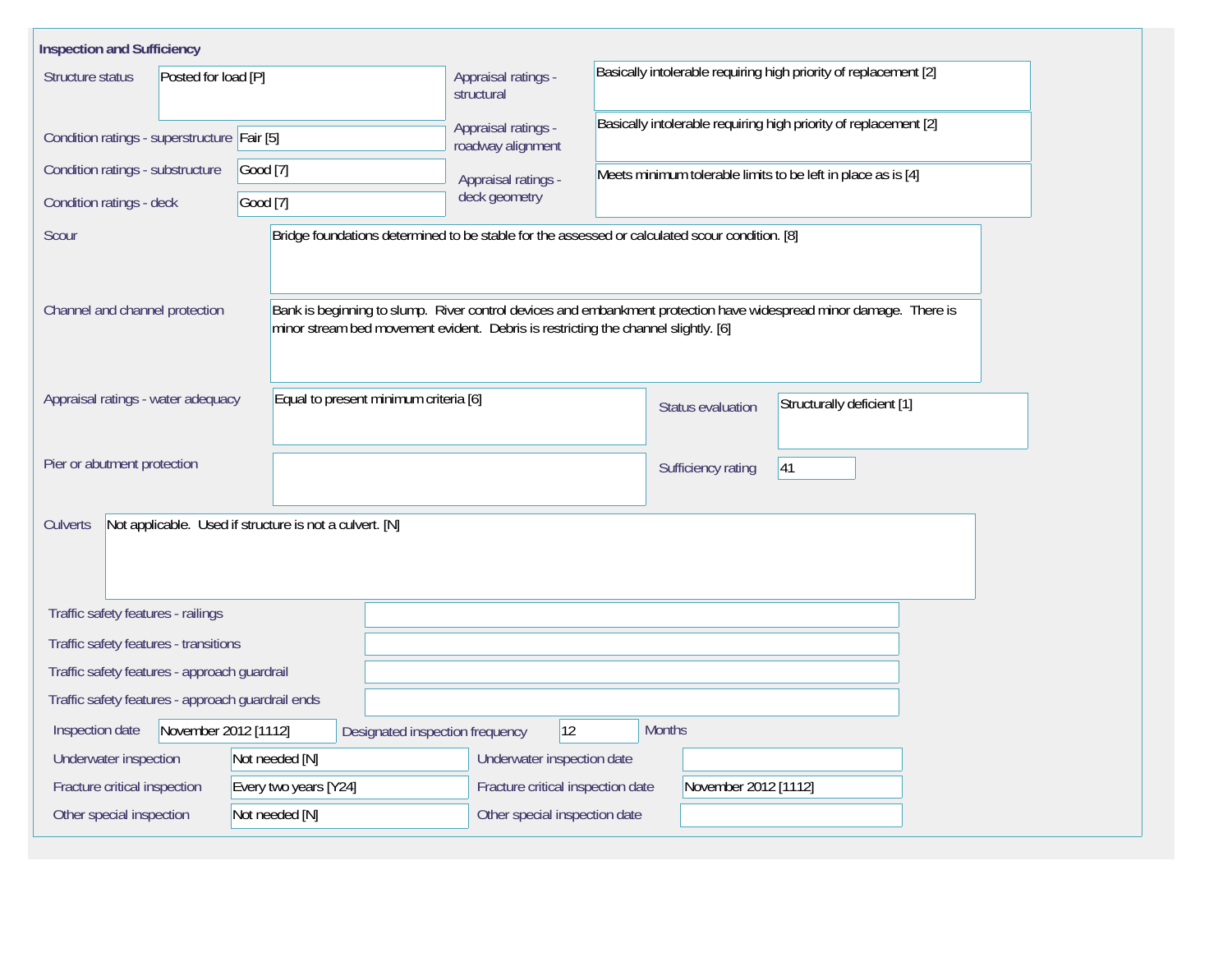| Unit of Measure: English                                                      |                                          | <b>Bridge Inventory Information</b>                                 |                                                      | Report Date: 02-10-2015 BM-191 Page: 1 of 2             |  |  |
|-------------------------------------------------------------------------------|------------------------------------------|---------------------------------------------------------------------|------------------------------------------------------|---------------------------------------------------------|--|--|
| Structure File Number: 6931928                                                |                                          | Inventory Bridge Number: PUT 0018A 01650 N                          |                                                      | <b>BR. Type: STEEL/TRUSS/PONY (TRUSS)</b>               |  |  |
| Sufficiency Rating: 043.0 SD                                                  |                                          | ROUTE CARRIED "ON" THE STRUCTURE NORTH POWELL CREEK                 |                                                      | Date of Last Inventory Update:                          |  |  |
| District: 01                                                                  | County: PUTNAM                           |                                                                     | (101) Location: 2.0 MI NORTH OF SR 15                | (102) Facility Carried: TOWNSHIP ROAD 18A               |  |  |
| (2) FIPS Code: PUT 00000-FIPS NOT ENTERED                                     |                                          |                                                                     | (103) Route On Bridge: COUNTY                        | (104) Route Under Bridge: NON HIGHWAY TRAFFIC ON BRIDGE |  |  |
| (9) Direction of Traffic: ONE LANE BRIDGE FOR 2-WAY                           | (10) Temporary: N                        | (11) Truck Network: N                                               |                                                      | (12) Parallel: N                                        |  |  |
|                                                                               |                                          |                                                                     | (100) Type Serv: (On): HIGHWAY                       | (Under): WATERWAY                                       |  |  |
| <b>Inventory Route Data</b>                                                   |                                          | (63) Main Spans Number: 1                                           | Type: STEEL/TRUSS/PONY (TRUSS)                       |                                                         |  |  |
| (3) Route On/Under: ROUTE CARRIED "ON" THE STR Hwy Sys: COUNTY HIGHWAY (TOWNS |                                          | Approach Spans Number: 0                                            | Type: NONE/NONE/NONE                                 |                                                         |  |  |
| Route No: 0018A<br>Dir: NOT APPLICABLE                                        | Des: MAINLINE<br>Pref: N                 | Total Spans: 1                                                      | (65) Max Span: 38 Ft                                 | (66) Overall Leng: 40 Ft                                |  |  |
| (4) Feature Intersected: NORTH POWELL CREEK                                   |                                          | (70) Substructure                                                   | (71) Foundation and Scour Information                |                                                         |  |  |
| (5) County: PAL<br>Mileage: 01650                                             | Special Desig: N                         | Abut-Rear<br>Matl: CONCRETE                                         | <b>Type: STUB GRAVITY</b>                            | Fnd: UNKNOWN                                            |  |  |
| (6) Avg. Daily Traffic (ADT): 60                                              | (7) ADT Year: 1991                       | Abut-Fwd<br>Matl: CONCRETE                                          | <b>Type: STUB GRAVITY</b>                            | Fnd: UNKNOWN                                            |  |  |
| (8) Truck Traf: 4<br>(14) NHS: NON-NHS BRG E (15) Corridor: N                 |                                          | Pier-Pred<br>Matl: NONE                                             | Type: NONE                                           | Fnd: UNKNOWN                                            |  |  |
| (16) Functional Class: RURAL - LOCAL                                          | (19) Strahnt: NON-STRAHNET BRIDGES       | Pier-Other<br>Matl: NONE                                            | Type: NONE                                           | Fnd: UNKNOWN                                            |  |  |
| <b>Intersected Route Data</b>                                                 |                                          | Pier-Other<br>Matl: NONE                                            | Type: NONE                                           | Fnd: UNKNOWN                                            |  |  |
| (22) Route On/Under:                                                          | Hwy Sys:                                 | No of Piers Predominate:                                            | Other:                                               | Other:                                                  |  |  |
| Dir:<br>Route No:                                                             | Pref:<br>Des:                            | (86) Stream Velocity: 00000                                         | (74) Scour: BRIDGE FOUNDATIONS DETERMINED TO BE STAB |                                                         |  |  |
| (23) Feature Intersected:                                                     |                                          | (189) Dive: N Freq: 0                                               | Probe: Y Freq: 0                                     | (75) Chan Prot: OTHER (GRASS, BUSHES, TREES)            |  |  |
| (24) County:<br>Mileage: 0000                                                 | Special Desig:                           | (189) Date of last Dive Insp:                                       | (152) Drainage Area: UUU Sq Mi                       |                                                         |  |  |
| (25) Avg. Daily Traffic (ADT):                                                | (26) ADT Year:                           |                                                                     | <b>Clearance Under the Bridge</b>                    |                                                         |  |  |
| (27) Truck Traf:<br>(28) NHS: -                                               | (29) Corridor: N                         | (156) Min. Horiz Under Clear:                                       | <b>NC: 0.0 Ft</b>                                    | Card: 0.0 Ft                                            |  |  |
| (30) Functional Class:                                                        | (36) Strahnt:                            | (157) Prac Max Vrt Under Clear:                                     | $0.0$ Ft                                             |                                                         |  |  |
| <b>Clearance On the Bridge</b>                                                |                                          | (77) Min Vert Under Clear:                                          | <b>NC: 0.0 Ft</b>                                    | Card: 0.0 Ft                                            |  |  |
| (154) Min. Hriz on Bridge:<br>NC: 0.0                                         | Card: 18.0 Ft                            | (78) Min Lat Under Clear:                                           | NC: 0.0/0.0 Ft                                       | Card: 0.0/0.0 Ft                                        |  |  |
| (155) Prac Max Vert On Brg:<br>9999.9 Ft                                      |                                          |                                                                     | <b>Load Rating Information</b>                       | (88-89) Appraisal                                       |  |  |
| NC:0.0<br>(67) Min Vrt Clr On Brg:                                            | Card: 9999.9 Ft                          | (48) Design Load: UNKNOWN                                           |                                                      | (Including calculated Items)                            |  |  |
| (80) Min Latl Clr:<br>NC: 0.0/0.0 Ft                                          | Card: 0.0/0.0 Ft                         | Opr Rat Fact: 0.420 LD:                                             |                                                      |                                                         |  |  |
| (81) Vrt Clr Lft:<br>$0.0$ Ft                                                 |                                          | Inv Rat Fact: 0.250 LD:                                             |                                                      |                                                         |  |  |
| <b>Structure Information</b>                                                  |                                          |                                                                     |                                                      |                                                         |  |  |
| (38) Bypass Length: 03 Miles                                                  |                                          | (83) Ohio Percent of Legal Load: 40<br>Year of Rating: 2012         |                                                      | (88) Waterway Adequacy: 6<br>(89) Approach Alignment: 2 |  |  |
| (39) Latitude: 41 Deg 08 Min 30.00 Sec                                        | Longitude: 84 Deg 13 Min 06.00 Sec       | (84) Analysis: ALLOWABLE STRESS RATING (ASR) OR WORKING             |                                                      |                                                         |  |  |
| (40) Toll: ON FREE ROAD, THE STRUCTU                                          |                                          | (85) Rate Soft: BARS                                                |                                                      | Calc Gen Appraisal: 2<br>Calc Deck Geometry: 4          |  |  |
| (41) Date Built: 7/1/1875                                                     | (42) Major Rehabilitation:               |                                                                     |                                                      |                                                         |  |  |
| (43) No. Lanes On: 1                                                          | No. Lanes Under: 0                       | Analysis on Bars: NOT ON BARS [DEFAULT]<br>PE#: 43709 DANIEL BUCHER |                                                      | Calc Underclearance: N                                  |  |  |
| (44) Horiz Curve:                                                             | (45) Skew: 0 Deg                         |                                                                     |                                                      |                                                         |  |  |
| (49) App. Rdw Width: 13 Ft                                                    | (50) Brg. Rdw Width: 18.0 Ft             |                                                                     | <b>Approach Information</b>                          |                                                         |  |  |
| (51) Deck Width: 21.2 Ft                                                      | Deck Area: 850 Sq. Ft                    | (109) Approach Guardrail: NONE                                      |                                                      |                                                         |  |  |
| (52) Median Type: NONE/NON BARRIER/NO JOINT                                   |                                          | (110) Approach Pavement: OTHER                                      |                                                      | (111) Grade: POOR                                       |  |  |
| (53) Bridge Median: NO MEDIAN                                                 |                                          |                                                                     | <b>Culvert Information</b>                           |                                                         |  |  |
| (54) Sidewalks:                                                               | $(left)$ 0.0 $Ft$<br>(right) 0.0 Ft      | (131) Culvert Type: NOT A CULVERT OR RIGID FRAME                    |                                                      | (127) Length: 0.0 Ft                                    |  |  |
| (55) Type Curb or Sidewalks:                                                  |                                          | (129) Depth of Fill: 0.0 Ft                                         |                                                      | (130) Headwalls: NONE OR NOT APPLICABLE (NOT A CU       |  |  |
| (Left) Matl: NONE                                                             | Type: NONE OR N/A (RR, PEDESTRIAN, ETC.) |                                                                     | <b>General Information</b>                           |                                                         |  |  |
| (Right) Matl: NONE                                                            | Type: NONE OR N/A (RR, PEDESTRIAN, ETC.) | (121) Main Member: NOT APPLICABLE (CULVERTS, TRUSSES, ARCHE         |                                                      | (122) Moment Plate: NO MOMENT PLATES                    |  |  |
| (56) Flared: N                                                                | (57) Composite: N - NON_COMPOSITE        | (169) Expansion Joint: NONE                                         |                                                      |                                                         |  |  |
| (58) Railing: OTHER                                                           |                                          | (124) Bearing Devices: OTHER                                        |                                                      |                                                         |  |  |
| (59) Deck Drainage: OVER THE SIDE (WITHOUT DRIP STRIP)                        |                                          | (126) Navigation: Control-N                                         | Vert Clr: 0.0 Ft                                     | Horiz Clear: 0.0 Ft                                     |  |  |
| (60) Deck Type: TIMBER PLANK                                                  |                                          | (193) Spec Insp: N                                                  | Freq: 0                                              | Date:                                                   |  |  |
| (61) Deck Protection: External: NONE OR NOT APPLICABLE                        |                                          | (188) Fracture Critical Insp: Y                                     | <b>Freq: 24</b>                                      | Date: 10/27/2014                                        |  |  |
| Internal: NONE OR NOT APPLICABLE                                              |                                          | 138) Long Member: TWO TRUSSES (WELDED)                              |                                                      | (135) Hinges: NOT APPLICABLE (STRUCTURES WITH NO        |  |  |
|                                                                               |                                          | (141) Structural Steel Memb: UNKNOWN                                |                                                      | (139) Framing: NONE OR NOT APPLICABLE                   |  |  |
| (62) Wearing Surface: BITUMINOUS (ASPHALTIC CONCRETE) - OVERLA                |                                          |                                                                     |                                                      | Railing: U                                              |  |  |
| Thickness: 1.2 in<br>(119) Date of Wearing Surface:                           |                                          | Pay Wt: 0 pounds                                                    |                                                      | Prime Loc: UNKNOWN Paint: OTHER PAINT                   |  |  |
| Slope Protection: NONE                                                        |                                          | <b>Bridge Dedicated Name:</b>                                       |                                                      |                                                         |  |  |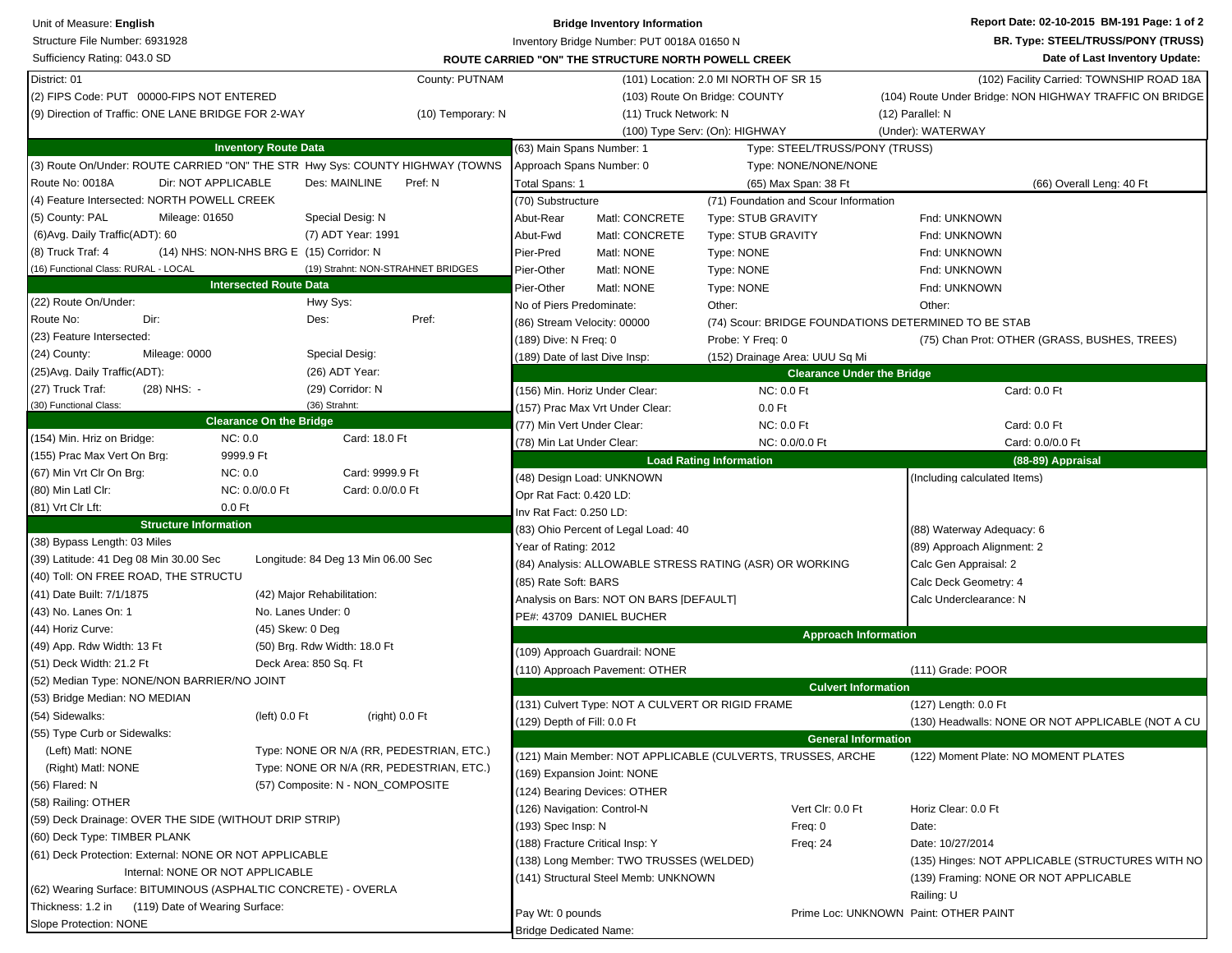| Unit of Measure: English<br>Structure File Number: 6931928<br>Sufficiency Rating: 043.0 SD                                                                                                                                                                                                           |                                                         |                                                                                                                                                                      | <b>Bridge Inventory Information</b><br>Inventory Bridge Number: PUT 0018A 01650 N<br>ROUTE CARRIED "ON" THE STRUCTURE NORTH POWELL CREEK |                                         |                                               |                                                                                                                                            |                                 | Report Date: 02-10-2015 BM-191 Page: 2 of 2<br>BR. Type: STEEL/TRUSS/PONY (TRUSS)<br>Date of Last Inventory Update: |                                                                                                                                           |                                             |  |
|------------------------------------------------------------------------------------------------------------------------------------------------------------------------------------------------------------------------------------------------------------------------------------------------------|---------------------------------------------------------|----------------------------------------------------------------------------------------------------------------------------------------------------------------------|------------------------------------------------------------------------------------------------------------------------------------------|-----------------------------------------|-----------------------------------------------|--------------------------------------------------------------------------------------------------------------------------------------------|---------------------------------|---------------------------------------------------------------------------------------------------------------------|-------------------------------------------------------------------------------------------------------------------------------------------|---------------------------------------------|--|
|                                                                                                                                                                                                                                                                                                      |                                                         | <b>General Information (Continued)</b>                                                                                                                               |                                                                                                                                          |                                         |                                               |                                                                                                                                            |                                 | <b>Original Plans Information</b>                                                                                   |                                                                                                                                           |                                             |  |
| (---) Hist Builder: DAVID H. MORRISON<br>(69) Hist Type: PRATT<br>(161) Special Features (see below):<br>(105) Border Bridge State: Resp: %(106) SFN:                                                                                                                                                | (---) Hist Significance: ELIGIBLE FOR NATIONAL REGISTER |                                                                                                                                                                      | Hist Build Year: 1875                                                                                                                    | (69) NBIS: Y                            |                                               | (142) Fabricator:<br>(143) Contractor:<br>(144) Ohio Original Construction Project No:<br>(---) Microfilm Reel:<br>(151) Standard Drawing: |                                 |                                                                                                                     |                                                                                                                                           |                                             |  |
|                                                                                                                                                                                                                                                                                                      | <b>Proposed Improvements</b>                            |                                                                                                                                                                      |                                                                                                                                          |                                         | <b>Programming Info</b>                       | Aperture Cards: Orig: N Repair: N Fabr: N                                                                                                  |                                 |                                                                                                                     |                                                                                                                                           |                                             |  |
| (90) Length: 140.0 Ft<br>(90) Bridge Cost (\$1000s): 53<br>(90) Roadway Cost (\$1000s): 5                                                                                                                                                                                                            | (90) Type Work: 31 - REPLACEMENT - LOAD/GEOMETRY        |                                                                                                                                                                      |                                                                                                                                          | PID Number:<br>PID Status:<br>PID Date: |                                               | Plan Information Available: 1 PLAN INFORMATION AVAILABLE FOR LOAD RATI<br>(153) Repair Projects:<br>1) / 020                               |                                 |                                                                                                                     |                                                                                                                                           |                                             |  |
| (90) Total Project Cost (\$1000s): 66                                                                                                                                                                                                                                                                |                                                         |                                                                                                                                                                      | (90) Year: 1992                                                                                                                          |                                         |                                               |                                                                                                                                            |                                 |                                                                                                                     |                                                                                                                                           |                                             |  |
| (91) Future ADT (On Bridge): 83                                                                                                                                                                                                                                                                      |                                                         |                                                                                                                                                                      | (92) Year of Future ADT: 2034                                                                                                            |                                         |                                               |                                                                                                                                            |                                 |                                                                                                                     |                                                                                                                                           |                                             |  |
|                                                                                                                                                                                                                                                                                                      | <b>Inspection Summary</b>                               |                                                                                                                                                                      | (I-69) Survey Items                                                                                                                      |                                         |                                               |                                                                                                                                            | <b>Utilities</b>                |                                                                                                                     |                                                                                                                                           | <b>Special Features</b>                     |  |
| (I-8) Deck:<br>(I-32) Superstructure:<br>(I-42) Substructure:<br>(I-50) Culvert:<br>(I-54) Channel:<br>(I-60) Approaches:<br>(I-66) General Appraisal:<br>(I-66) Operational Status:<br><b>Inspection Date:</b><br>(94) Desig Insp Freg                                                              | 7<br>6<br>5<br>P<br>11/25/2013<br>12 Months             | Railings:<br>Transitions:<br>Guardrail:<br>Rail Ends:<br>In Depth:<br><b>Fracture Critical:</b><br>Scour Critical<br><b>Critical Findings:</b><br>Insp. Update Date: | 11/25/2013                                                                                                                               |                                         |                                               | (46)<br>Electric:<br>Gas:<br>Sanitary Sewer:<br>Telephone:<br>TV Cable:<br>Water:<br>Other:                                                | N<br>N<br>N<br>N<br>N<br>N<br>N | (161)<br>(184)<br>(162)<br>(163)                                                                                    | Lighting:<br>Fencing:<br>Glare-Screen:<br>Splash-Guard:<br>Catwalks:<br>Other-Feat:<br>Signs-On:<br>Signs-Under<br>Fence-Ht<br>Noise Barr | N<br>N<br>N<br>N<br>N<br>N<br>N<br>0.0<br>N |  |
| SFNs Replacing this retired bridge:<br>SFNs That were replaced by this bridge:<br>This bridge was retired and copied to:<br>The bridge was copied from:<br>(95) Insp: COUNTY AGENCY<br>(96) Maint: COUNTY AGENCY<br>(97) Routine: COUNTY AGENCY<br><b>PONTIS CoRe elements and Conditions States</b> |                                                         | 2nd: NONE<br>2nd: NONE<br>2nd: NONE                                                                                                                                  | 3rd: NONE<br>3rd: NONE<br>3rd: NONE                                                                                                      |                                         |                                               | <b>INV Field Bridge Marker:</b><br><b>INT Field Bridge Marker:</b>                                                                         |                                 | $- 0000 -$                                                                                                          | PUT - 0018A - 0165 - N                                                                                                                    |                                             |  |
| Elem No.                                                                                                                                                                                                                                                                                             | <b>CoRe Element Description</b>                         |                                                                                                                                                                      | <b>Total Quantity</b>                                                                                                                    | Unit Meas.                              | Condition State Percents(*)<br>$\overline{2}$ | $5\phantom{.0}$<br>3<br>$\boldsymbol{\varDelta}$                                                                                           |                                 |                                                                                                                     |                                                                                                                                           |                                             |  |

(\*) Percentages should add to 100%